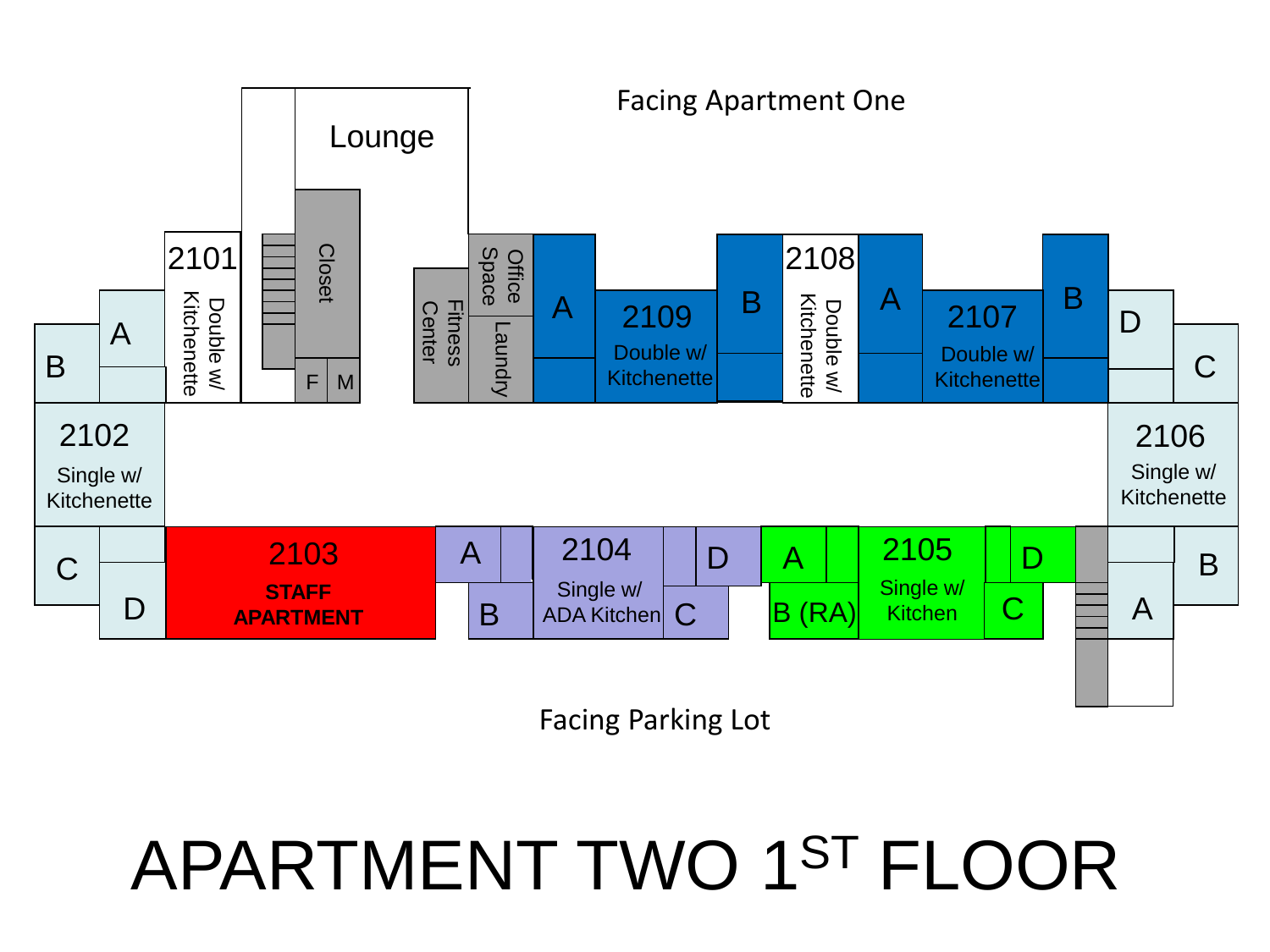## Facing Apartment One



Facing Parking Lot

# APARTMENT TWO 2ND FLOOR